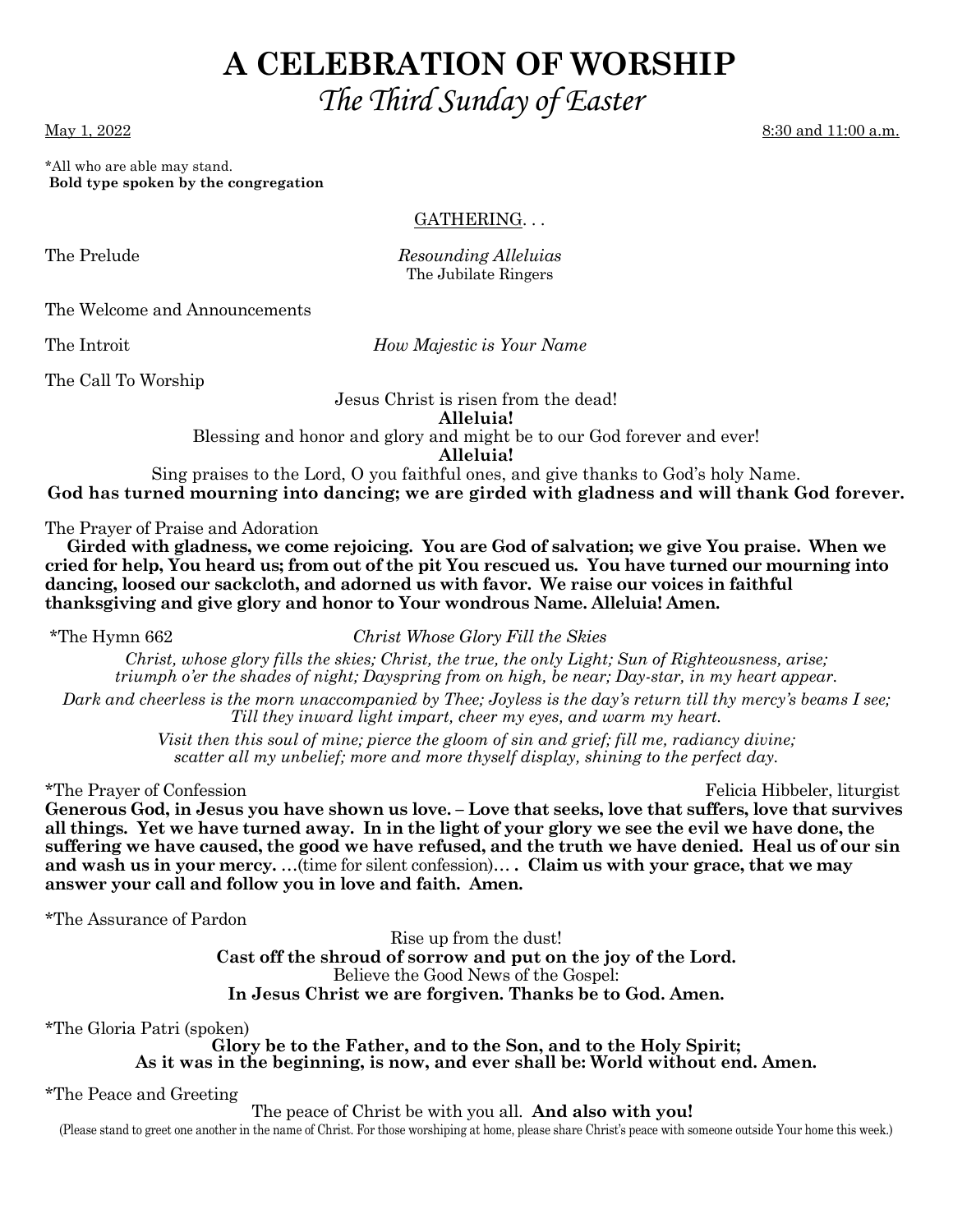#### TO HEAR THE WORD OF GOD. . .

The Prayer for Illumination

The New Testament Lesson: *Acts 9:1-20* 

The Psalter Lesson: *Psalm 30*

#### The Anthem *Joy in the Morning* Natalie Sleeth

*Joy, there'll be joy, there'll be joy, joy, joy, joy, joy. There'll be joy in the morning on that day, For the daylight will dawn when the darkness is gone, there'll be joy in the morning on that day. There'll be peace and contentment evermore, Every heart and voice on that day will rejoice, And the glory of the Lord will shine upon us and the glory of the Lord will bring the truth divine, There'll be love and forgiveness everywhere, and the way of the Lord will that day be restored. Joy, there'll be joy, there'll be joy, joy, joy, joy, joy. There'll be joy in the morning on that day* 

The Epistle Lesson: *Revelation 5:11-14*

A Moment with the Children

The Sacrament of Baptism (8:30 a.m.)

\*The *Apostles' Creed*

 **I believe in God, the Father almighty, Maker of heaven and earth, And in Jesus Christ his only Son, our Lord; who was conceived by the Holy Ghost, born of the Virgin Mary, suffered under Pontius Pilate, was crucified, dead, and buried; he descended into hell; the third day he rose again from the dead; he ascended into heaven, and sitteth on the right hand of God the Father Almighty; from thence he shall come to judge the quick and the dead.** 

 **I believe in the Holy Ghost; the holy catholic church; the communion of saints; the forgiveness of sins; the resurrection of the body; and the life everlasting. Amen.** 

The Baptism

The Welcome

## **With joy and thanksgiving we welcome you into Christ's church to share with us in His ministry, for we are all one in Christ.**

The Hymn 486 *Child of Blessing, Child of Promise* 

*Child of blessing, child of promise, baptized with the Spirit's sign, With this water God has sealed you unto love and grace divine.* 

*Child of love, our love's expression, love's creation, loved indeed! Fresh from God, refresh our spirits; into joy and laughter lead.* 

*Child of joy, our dearest treasure, God's you are, from God you came. Back to God we humbly give you: live as one who bears Christ's name.* 

*Child of God, your loving Parent, learn to listen for God's call. Grow to laugh and sing and worship; trust and love God more than all.* 

\*The Hymn 720 (11:00 a.m.) *Jesus Calls Us* 

*Jesus calls us o'er the tumult of our life's wild, restless sea; day by day his sweet voice soundeth saying, "Christian, follow me."* 

*Jesus calls us from the worship of the vain world's golden store, from each idol that would keep us, saying, "Christian, love me more."* 

*In our joys and in our sorrows, days of toil and hours of ease, still he calls, in cares and pleasures, "Christian, love me more than these."* 

*Jesus calls us: by thy mercies, Savior, may we hear thy call, give our hearts to thy obedience, serve and love thee best of all.* 

The Gospel Lesson: *John 21:1-19* 

The Word of the Lord. **Thanks be to God.**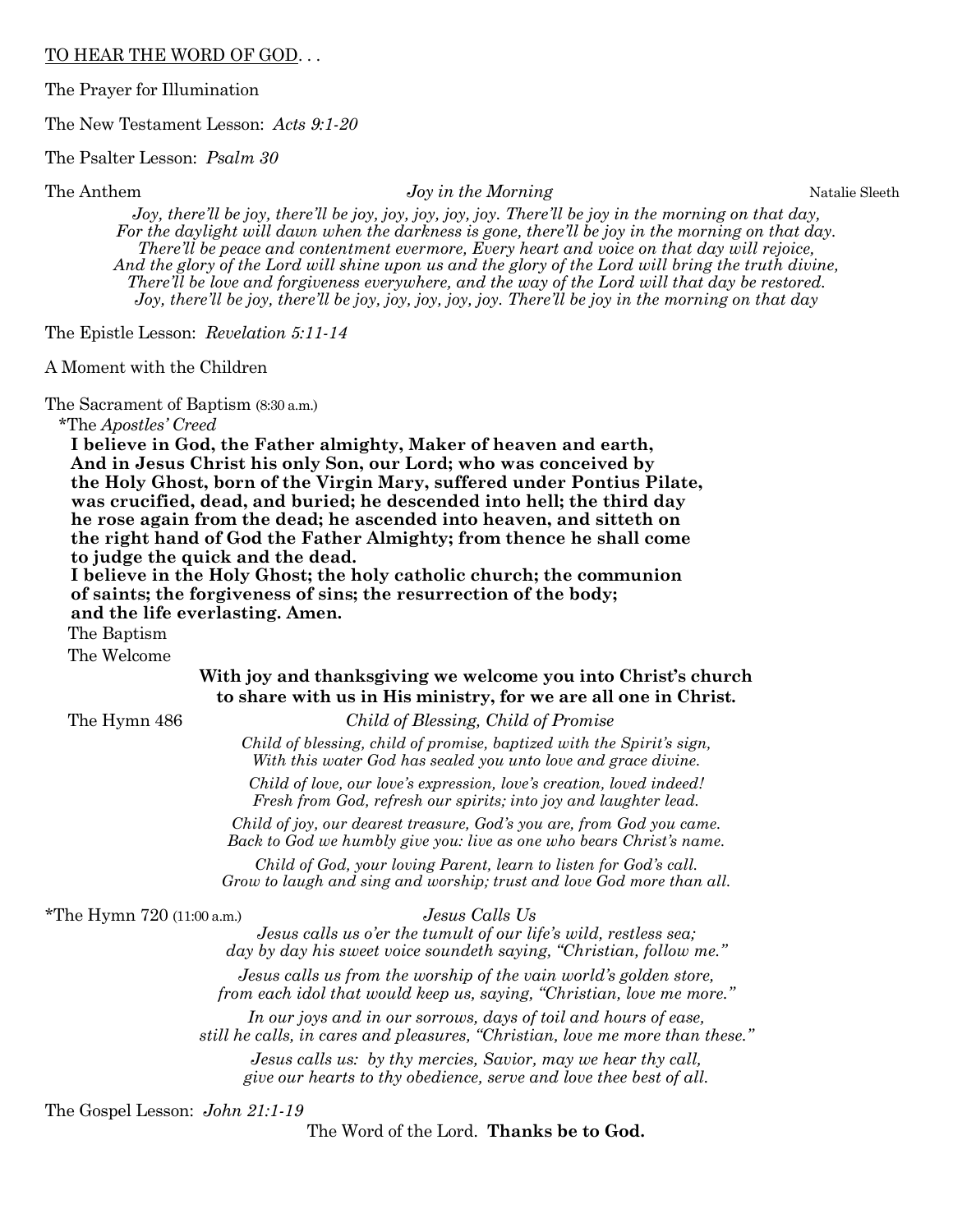#### TO RESPOND TO GOD'S WORD. . .

\*The *Apostles' Creed* (11:00 a.m.)

The Prayers of the People

The Lord's Prayer

 **Our Father, who art in heaven, hallowed be thy name, thy kingdom come, thy will be done, on earth as it is in heaven. Give us this day our daily bread; and forgive us our debts, as we forgive our debtors; and lead us not into temptation, but deliver us from evil. For thine is the kingdom, and the power, and the glory, forever. Amen.** 

#### TO GO FORTH AND SERVE IN GOD'S NAME.

\*The Hymn 369 *Blessing and Honor* 

*Blessing and honor and glory and power, wisdom and riches and strength evermore, Be to the Lamb who our battle has won, whose are the kingdom, the crown, and the throne.* 

*Let all the heavens sound forth Jesus' name; let all the earth sing his glory and fame. Ocean and mountain, stream, forest, and flower echo these praises and tell of God's power.* 

*Ever ascending the song and the joy, ever descending the love from on high; Blessing and honor and glory and praise: this is the theme of the hymns that we raise.* 

*Give we the glory and praise to the Lamb; take we the robe and the harp and the palm: Sing we the song of the Lamb that was slain, dying in weakness but rising to reign.* 

\*The Charge and Benediction

\*The Postlude *Grand Triumphal Chorus* Alexander Guilmant

**The Sacrament of Baptism** at our 8:30 a.m. service is celebrated for Nora James Dominick, born July 9, 2021. Tim and Caitlin Dominick are her parents. Her grandparents are Tim and Karen Duffy.

*Christ, Whose Glory Fill the Skies –* Text: Charles Wesley, 1740; Public Domain *Joy in the Morning –* Natalie Sleeth; Hope Publishing © 1977 *Child of Blessing, Child of Promise –* Text: Ronald S. Cole-Turner, © 1981 *Jesus Calls Us –* Text: Cecil Frances Alexander, 1852; Public Domain *Blessing and Honor –* Text: Horatious Bonar, 1866, alt. Public Domain All rights reserved. Reprinted under ONE License #736084-A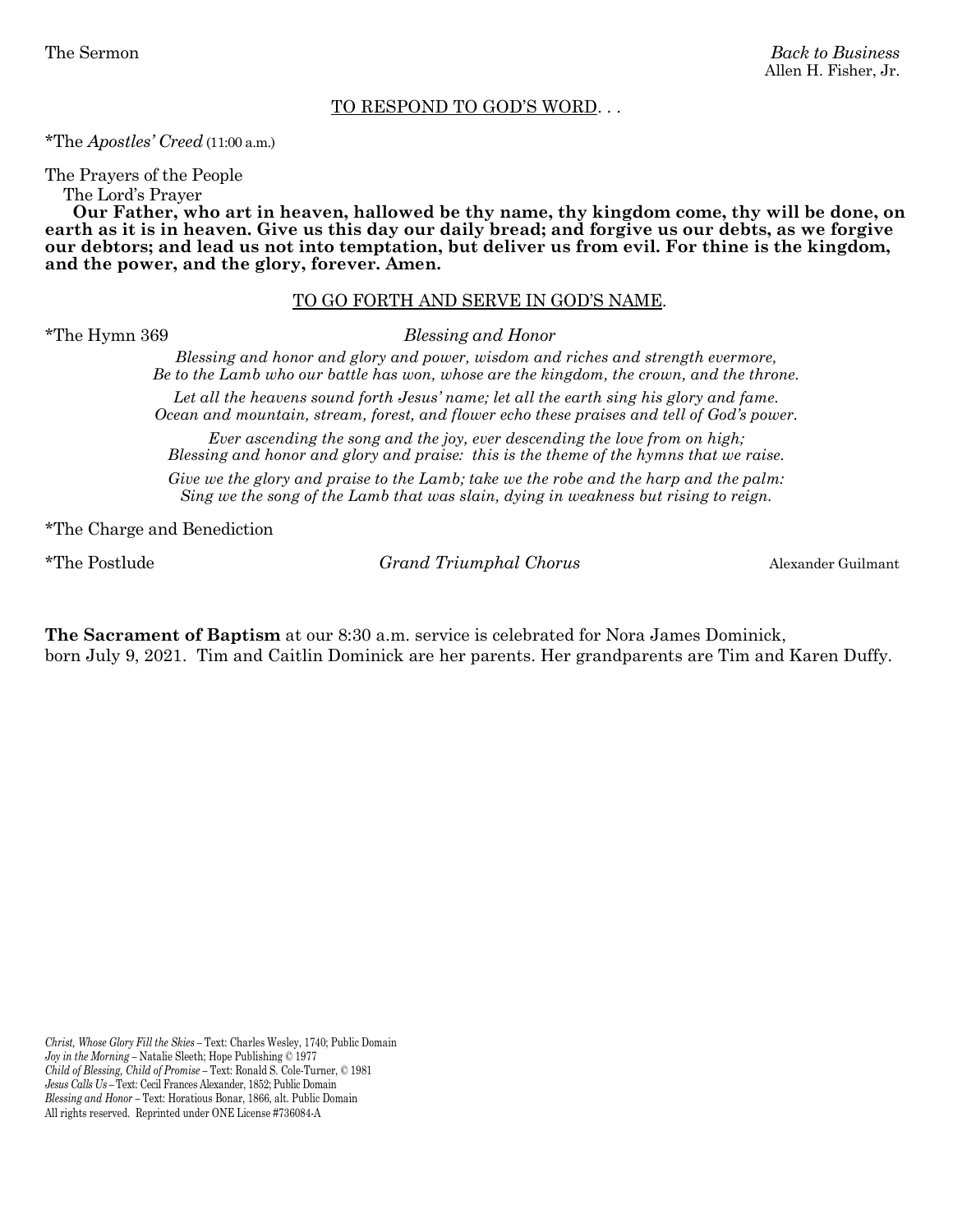# *Announcements for April 27 - May 4*

# *Can-Struction Begins -- Supplies Needed*

Some of you may have noticed last Sunday, that can-struction has commenced in the education building lobby! During the LIFT hour and Youth Group on Sunday, our students were busy organizing the cans in such a way as to begin looking like our sanctuary building! First off, I want to say thank you to all who have donated canned goods! Beyond the creative forces behind this canned food drive, your donations will go a long way towards serving our community when they are taken across the street to the United Methodist Food Pantry in a few week's time. Secondly, we are still collecting cans! We set a lofty goal of 500 cans and so far, we have received roughly 275. Please help us reach our goal. Bring your donations to



Peace,

# **Birthdays this week**

- 2. Dee Kindred, Gina Whitticar, Rod Hughes, Chuck Penick
- 3. Bill Crawley, Samuel Rembisz
- 4. Sarah Hancock
- 6. Shirley Kutz, Elizabeth Turner, Bera Matako
- 7. Allison Wimberly
- 8. Lee Gibbons, Ian Norfleet, Jacob Poudrier

## *Church Family News:*

 **Capsule of Concern**: Tom Edwards, Bob Deaderick, Carole Fariss, Doris Glidden, Doris Gulatsi, Donna Hughes, Larry Repanshek, Lou Silvey

We are hosting a **Youth Lock-In** for all middle school and high school youth this Friday and Saturday, in the Christian Education Building! The evening will be full of food, games, fellowship, and Nerf! Bring your favorite beverage and game to share with others as well as a Nerf gun! The event will begin at 6:30 p.m. on Friday night and run through Saturday morning. Youth are invited to participate for the entirety of the event, but folks are more than welcome to participate on Friday evening as well. If you are interested in attending, please let Eric know so that he can plan for numbers!

 A new group **Keep It Moving—Body & Soul group** begins meeting on Monday, May 2, at 3:15 to 4:30 p.m. in the Fellowship Hall. All are welcome to join us weekly on Monday afternoons. Contact Vicky wilder with questions: vnwilder@icloud.com.

## *Weekly Meetings & Activities*



Lectionary Readings for Sunday, May 1: Acts 9:1-6 [7-20]; Psalm 30; Revelation 5:11-14; John 21:1-19

#### **May the Fourth Be With You!**

 Join us May 4th to celebrate Star Wars and the Force. Mama's Soul Food truck will be in the parking lot from 6:00 - 8:00 p.m., and shows from the Star Wars canon will be showing on the big screen. Come out for a night of fun and fellowship, and may the force be with you!